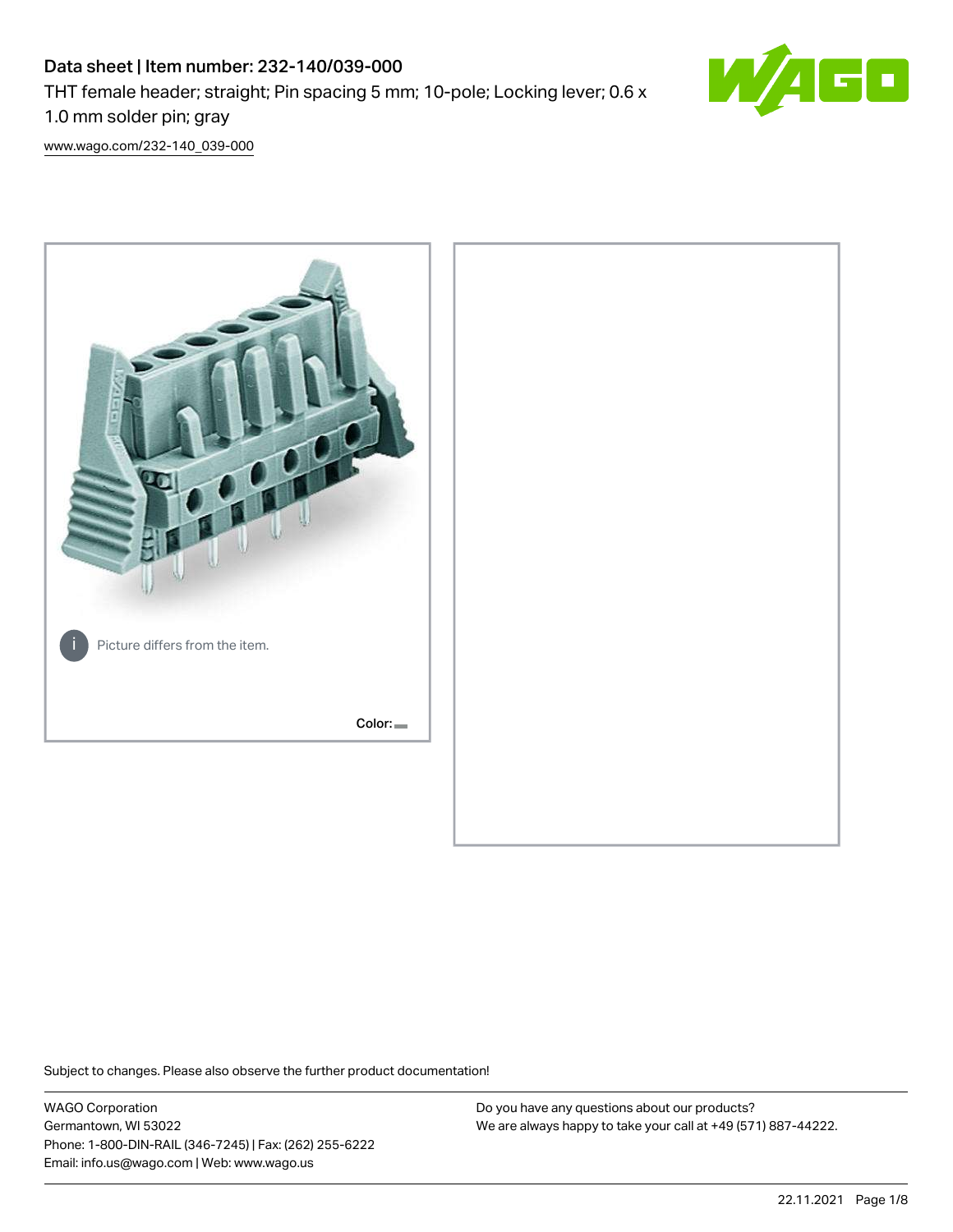

Dimensions in mm

L = pole no. x pin spacing

2- to 3-pole female connectors – one latch only

#### Item description

- **H** Horizontal or vertical PCB mounting via straight or angled solder pins
- For board-to-board and board-to-wire connections
- Touch-proof PCB outputs  $\blacksquare$
- $\blacksquare$ Easy-to-identify PCB inputs and outputs
- $\blacksquare$ With coding fingers

Subject to changes. Please also observe the further product documentation! Data

WAGO Corporation Germantown, WI 53022 Phone: 1-800-DIN-RAIL (346-7245) | Fax: (262) 255-6222 Email: info.us@wago.com | Web: www.wago.us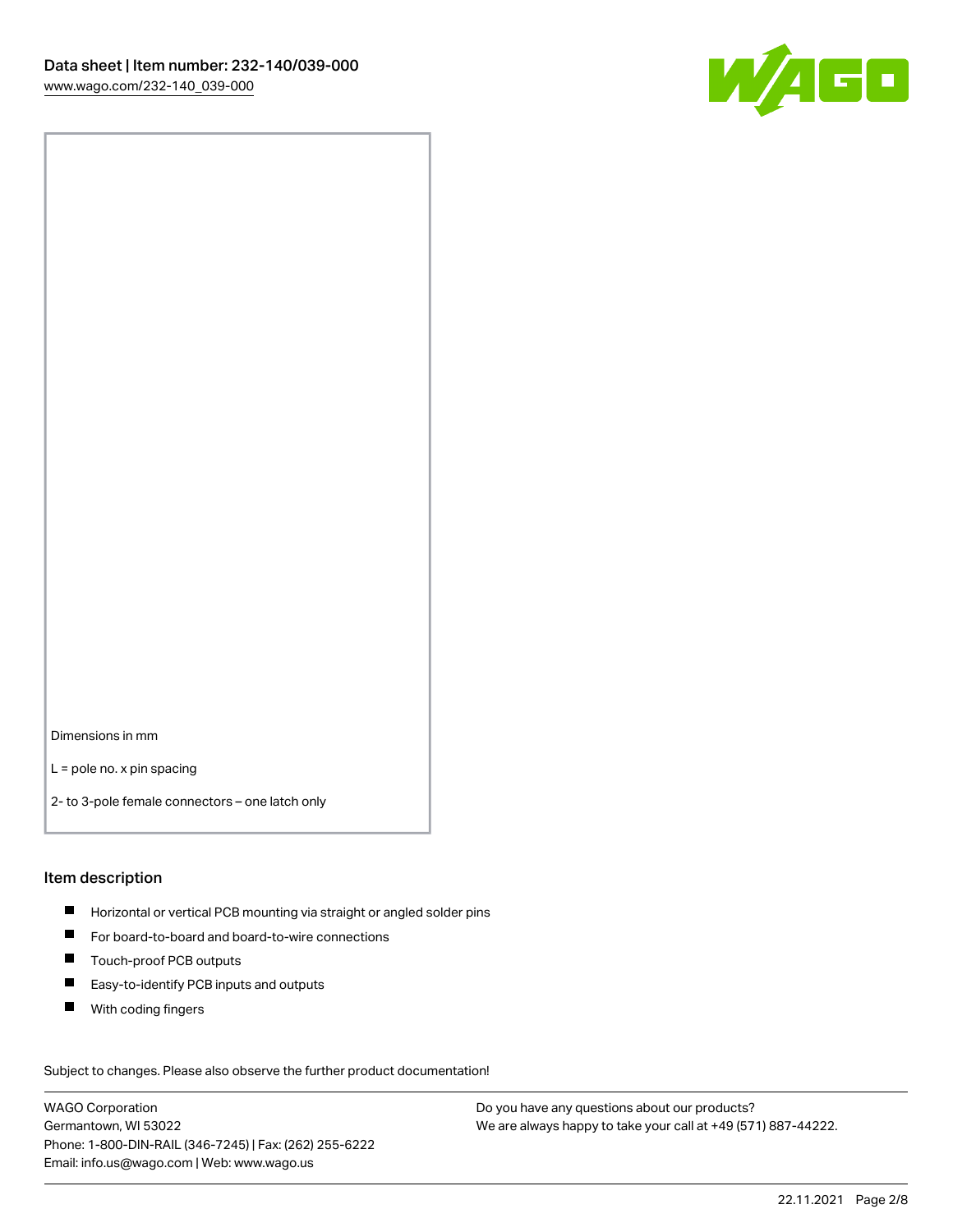

# Data Notes

| Safety information 1 | The <i>MCS – MULTI CONNECTION SYSTEM</i> includes connectors<br>without breaking capacity in accordance with DIN EN 61984. When<br>used as intended, these connectors must not be connected<br>/disconnected when live or under load. The circuit design should<br>ensure header pins, which can be touched, are not live when<br>unmated. |
|----------------------|--------------------------------------------------------------------------------------------------------------------------------------------------------------------------------------------------------------------------------------------------------------------------------------------------------------------------------------------|
| Variants:            | Other pole numbers<br>3.8 mm pin projection for male headers with straight solder pins<br>Gold-plated or partially gold-plated contact surfaces<br>Other versions (or variants) can be requested from WAGO Sales or<br>configured at https://configurator.wago.com/                                                                        |

# Electrical data

## IEC Approvals

| Ratings per                 | IEC/EN 60664-1                                                        |
|-----------------------------|-----------------------------------------------------------------------|
| Rated voltage (III / 3)     | 320 V                                                                 |
| Rated surge voltage (III/3) | 4 <sub>k</sub> V                                                      |
| Rated voltage (III/2)       | 320 V                                                                 |
| Rated surge voltage (III/2) | 4 <sub>k</sub> V                                                      |
| Nominal voltage (II/2)      | 630 V                                                                 |
| Rated surge voltage (II/2)  | 4 <sub>k</sub> V                                                      |
| Rated current               | 12A                                                                   |
| Legend (ratings)            | $(III / 2)$ $\triangle$ Overvoltage category III / Pollution degree 2 |

# UL Approvals

| Approvals per                  | UL 1059 |
|--------------------------------|---------|
| Rated voltage UL (Use Group B) | 300 V   |
| Rated current UL (Use Group B) | 15 A    |
| Rated voltage UL (Use Group D) | 300 V   |
| Rated current UL (Use Group D) | 10 A    |

# Ratings per UL

| Rated voltage UL 1977 | 600 V |
|-----------------------|-------|
| Rated current UL 1977 |       |

Subject to changes. Please also observe the further product documentation!

| <b>WAGO Corporation</b>                                | Do you have any questions about our products?                 |
|--------------------------------------------------------|---------------------------------------------------------------|
| Germantown, WI 53022                                   | We are always happy to take your call at +49 (571) 887-44222. |
| Phone: 1-800-DIN-RAIL (346-7245)   Fax: (262) 255-6222 |                                                               |
| Email: info.us@wago.com   Web: www.wago.us             |                                                               |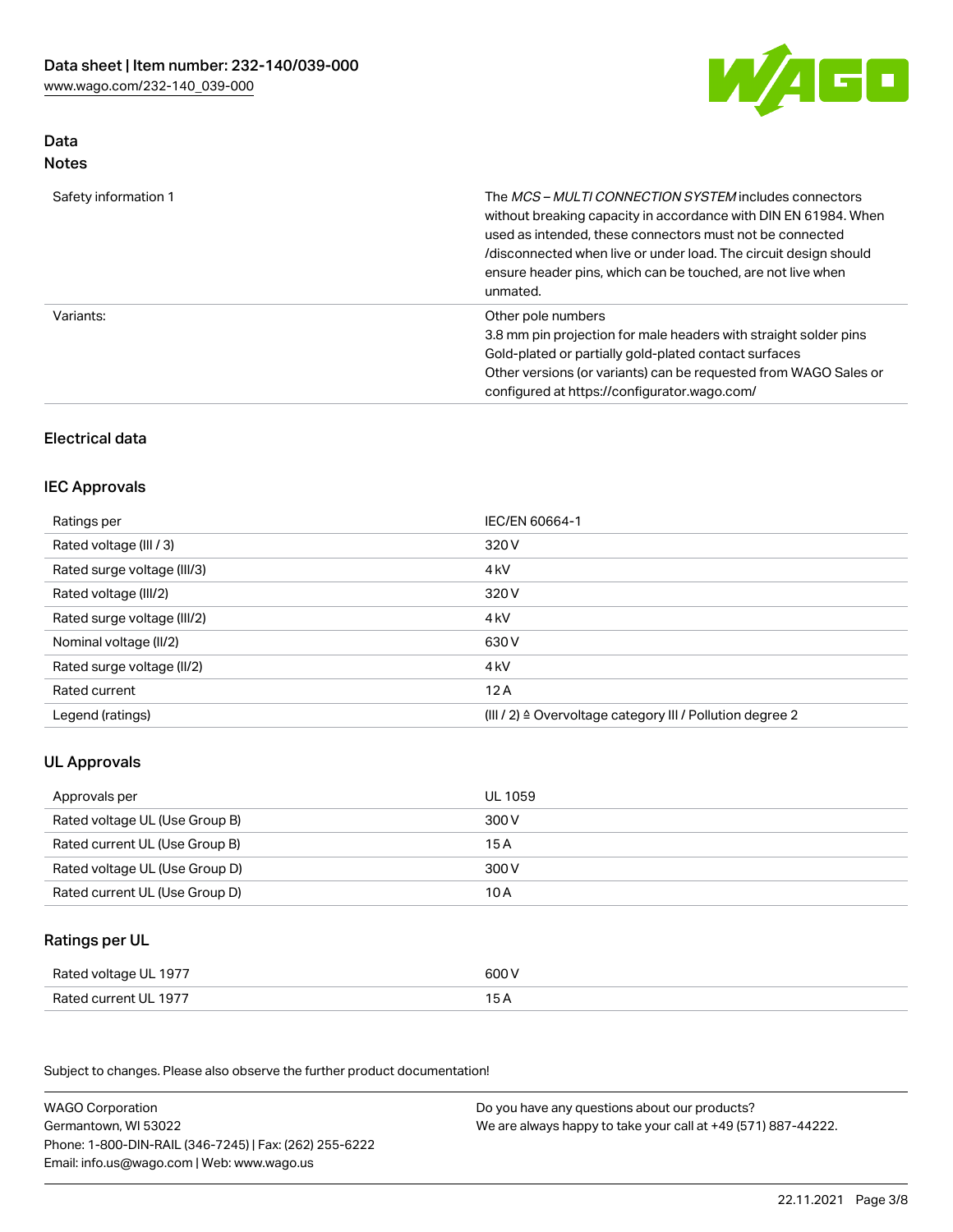

# CSA Approvals

| Approvals per                   | CSA   |
|---------------------------------|-------|
| Rated voltage CSA (Use Group B) | 300 V |
| Rated current CSA (Use Group B) | 15 A  |
| Rated voltage CSA (Use Group D) | 300 V |
| Rated current CSA (Use Group D) | 10 A  |

# Connection data

| Total number of potentials |  |
|----------------------------|--|
| Number of connection types |  |
| Number of levels           |  |

#### Connection 1

| Number of poles |  |
|-----------------|--|
|                 |  |

# Physical data

| Pin spacing                          | 5 mm / 0.197 inch    |
|--------------------------------------|----------------------|
| Width                                | 65.8 mm / 2.591 inch |
| Height                               | 26.6 mm / 1.047 inch |
| Height from the surface              | 21.6 mm / 0.85 inch  |
| Depth                                | 11.6 mm / 0.457 inch |
| Solder pin length                    | $5 \text{ mm}$       |
| Solder pin dimensions                | $0.6 \times 1$ mm    |
| Drilled hole diameter with tolerance | $1.3$ $(+0.1)$ mm    |

## Plug-in connection

| Contact type (pluggable connector) | Female header |
|------------------------------------|---------------|
| Connector (connection type)        | for PCB       |
| Mismating protection               | No            |
| Mating direction to the PCB        | 90 $^{\circ}$ |
| Locking of plug-in connection      | locking lever |

## PCB contact

| PCB Contact            | тнт                                        |
|------------------------|--------------------------------------------|
| Solder pin arrangement | over the entire female connector (in-line) |

Subject to changes. Please also observe the further product documentation!

| <b>WAGO Corporation</b>                                | Do you have any questions about our products?                 |  |
|--------------------------------------------------------|---------------------------------------------------------------|--|
| Germantown, WI 53022                                   | We are always happy to take your call at +49 (571) 887-44222. |  |
| Phone: 1-800-DIN-RAIL (346-7245)   Fax: (262) 255-6222 |                                                               |  |
| Email: info.us@wago.com   Web: www.wago.us             |                                                               |  |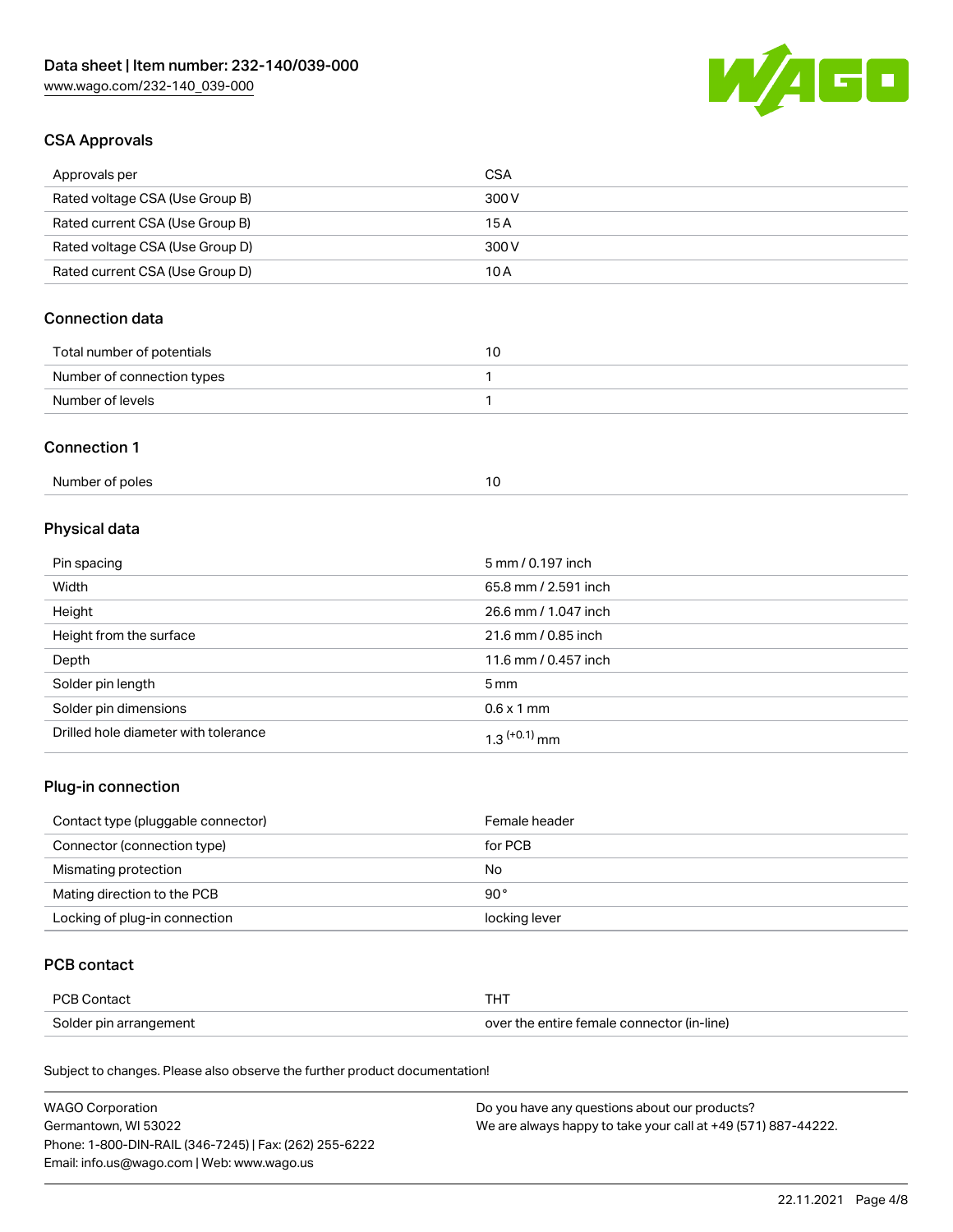

Number of solder pins per potential 1

#### Material data

| Color                       | gray              |
|-----------------------------|-------------------|
| Material group              |                   |
| Insulation material         | Polyamide (PA66)  |
| Flammability class per UL94 | V <sub>0</sub>    |
| Contact material            | Copper alloy      |
| Contact plating             | tin-plated        |
| Fire load                   | 0.188 MJ          |
| Weight                      | 10.1 <sub>g</sub> |

#### Environmental requirements

| Limit temperature range | . +85 °C<br>-60 |  |
|-------------------------|-----------------|--|
|-------------------------|-----------------|--|

## Commercial data

| Product Group         | 3 (Multi Conn. System) |
|-----------------------|------------------------|
| PU (SPU)              | 25 Stück               |
| Packaging type        | box                    |
| Country of origin     | DE                     |
| <b>GTIN</b>           | 4044918623445          |
| Customs tariff number | 8536694040             |

## Approvals / Certificates

#### Country specific Approvals

| Logo      | Approval                                      | <b>Additional Approval Text</b> | Certificate<br>name |
|-----------|-----------------------------------------------|---------------------------------|---------------------|
| <b>AR</b> | <b>CSA</b><br><b>DEKRA Certification B.V.</b> | C <sub>22.2</sub>               | 1466354             |

#### Ship Approvals

w

| Logo | Approval                           | <b>Additional Approval Text</b> | Certificate<br>name              |
|------|------------------------------------|---------------------------------|----------------------------------|
| ABS  | ABS<br>American Bureau of Shipping | $\overline{\phantom{a}}$        | 19-<br>HG15869876-<br><b>PDA</b> |

Subject to changes. Please also observe the further product documentation!

| WAGO Corporation                                       | Do you have any questions about our products?                 |
|--------------------------------------------------------|---------------------------------------------------------------|
| Germantown, WI 53022                                   | We are always happy to take your call at +49 (571) 887-44222. |
| Phone: 1-800-DIN-RAIL (346-7245)   Fax: (262) 255-6222 |                                                               |
| Email: info.us@wago.com   Web: www.wago.us             |                                                               |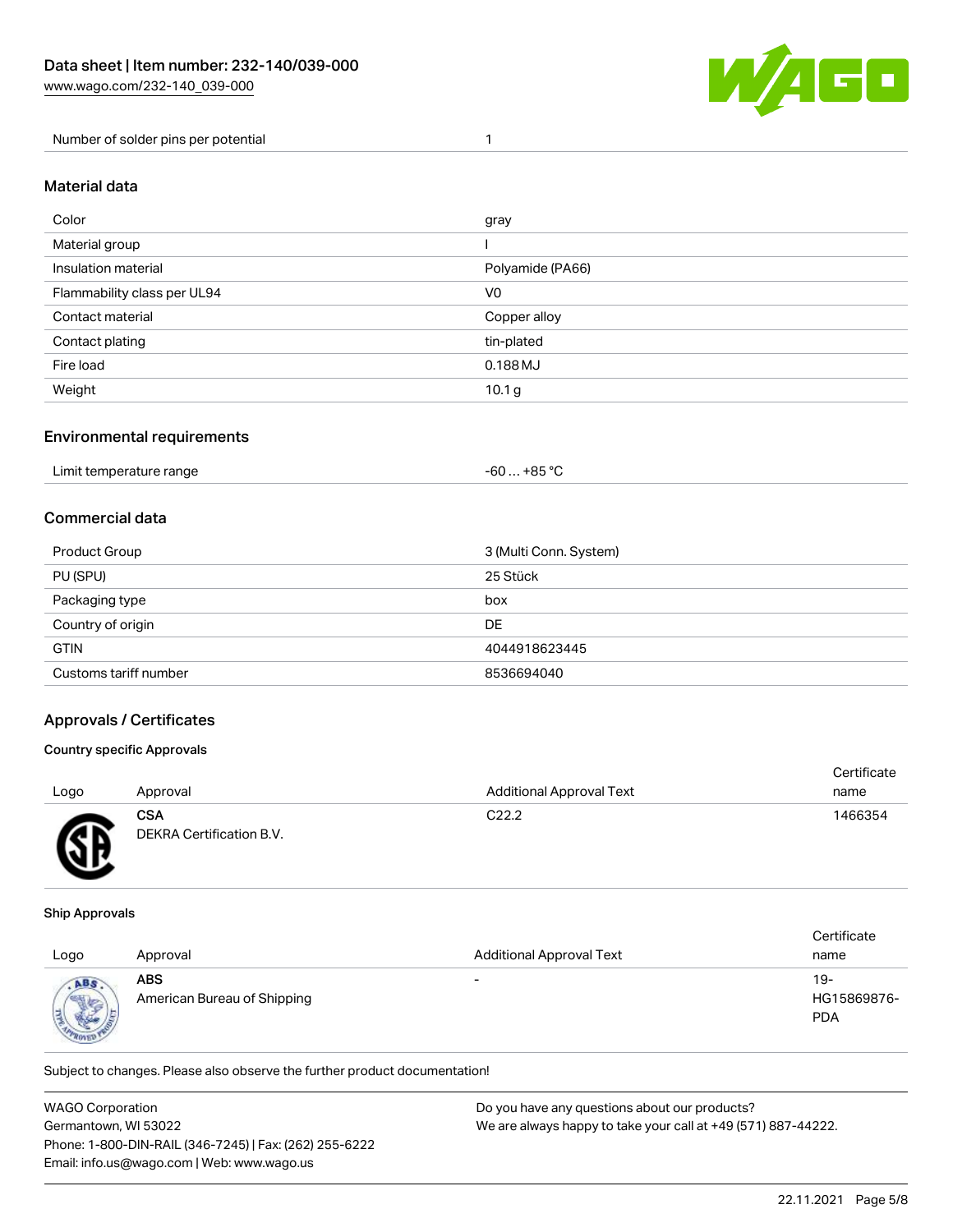Phone: 1-800-DIN-RAIL (346-7245) | Fax: (262) 255-6222

Email: info.us@wago.com | Web: www.wago.us



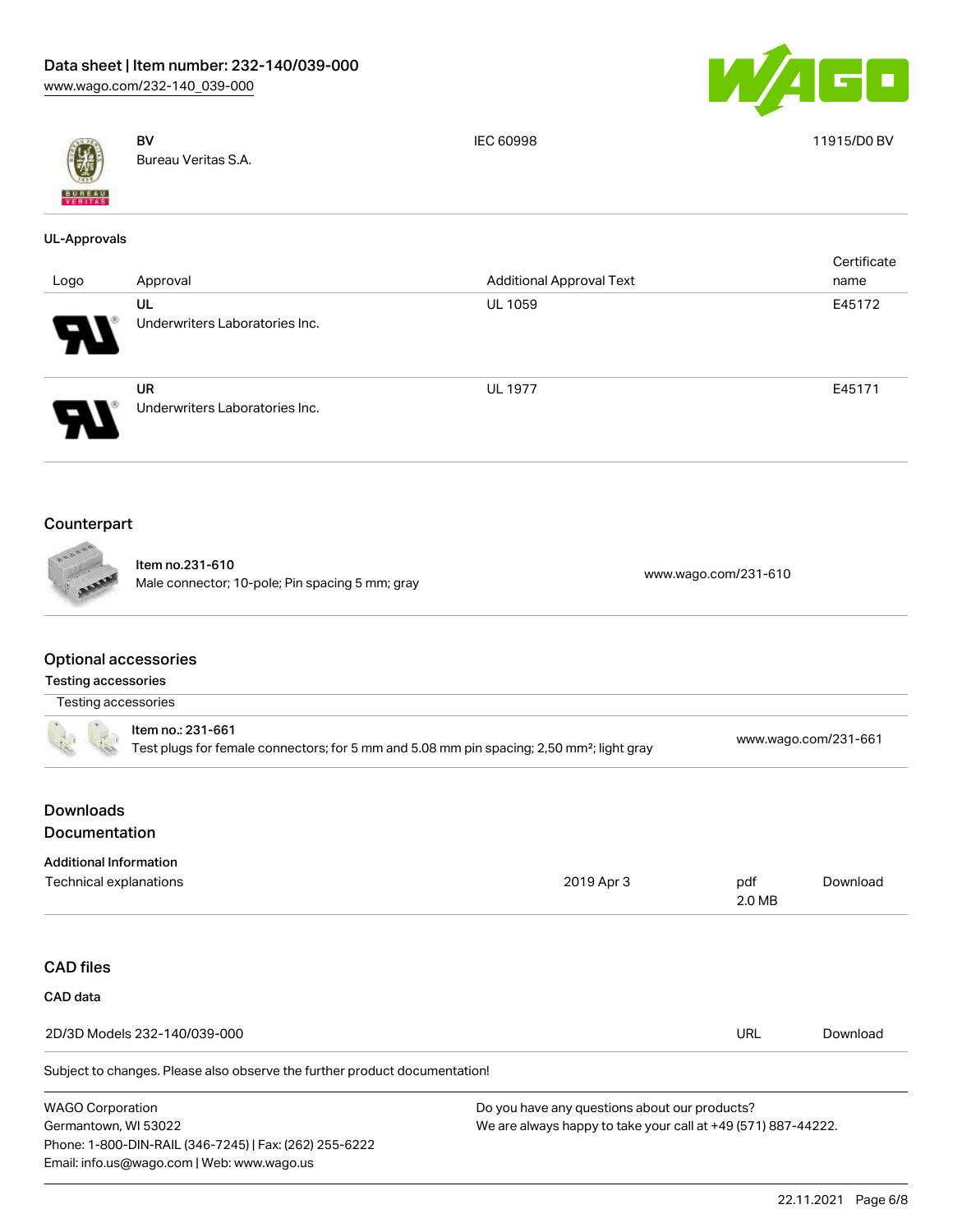

#### CAE data

| EPLAN Data Portal 232-140/039-000                                                                                                                                      | <b>URL</b> | Download |
|------------------------------------------------------------------------------------------------------------------------------------------------------------------------|------------|----------|
| ZUKEN Portal 232-140/039-000                                                                                                                                           | <b>URL</b> | Download |
| EPLAN Data Portal 232-140/039-000                                                                                                                                      | URL        | Download |
| <b>PCB Design</b>                                                                                                                                                      |            |          |
| Symbol and Footprint 232-140/039-000                                                                                                                                   | URL        | Download |
| CAx data for your PCB design, consisting of "schematic symbols and PCB footprints",<br>allow easy integration of the WAGO component into your development environment. |            |          |
| Supported formats:                                                                                                                                                     |            |          |
| ш<br>Accel EDA 14 & 15                                                                                                                                                 |            |          |
| ш<br>Altium 6 to current version                                                                                                                                       |            |          |
| Ш<br>Cadence Allegro                                                                                                                                                   |            |          |
| ш<br>DesignSpark                                                                                                                                                       |            |          |
| П<br>Eagle Libraries                                                                                                                                                   |            |          |
| П<br>KiCad                                                                                                                                                             |            |          |
| Ц<br>Mentor Graphics BoardStation                                                                                                                                      |            |          |
| ш<br>Mentor Graphics Design Architect                                                                                                                                  |            |          |
| ш<br>Mentor Graphics Design Expedition 99 and 2000                                                                                                                     |            |          |
| Ц<br>OrCAD 9.X PCB and Capture                                                                                                                                         |            |          |
| Ш<br>PADS PowerPCB 3, 3.5, 4.X, and 5.X                                                                                                                                |            |          |
| ш<br>PADS PowerPCB and PowerLogic 3.0                                                                                                                                  |            |          |
| ш<br>PCAD 2000, 2001, 2002, 2004, and 2006                                                                                                                             |            |          |
| ш<br>Pulsonix 8.5 or newer                                                                                                                                             |            |          |
| <b>STL</b>                                                                                                                                                             |            |          |
| 3D STEP                                                                                                                                                                |            |          |
| ш<br><b>TARGET 3001!</b>                                                                                                                                               |            |          |
| ш<br>View Logic ViewDraw                                                                                                                                               |            |          |
| Quadcept                                                                                                                                                               |            |          |
| Zuken CadStar 3 and 4                                                                                                                                                  |            |          |
| П<br>Zuken CR-5000 and CR-8000                                                                                                                                         |            |          |
| PCB Component Libraries (EDA), PCB CAD Library Ultra Librarian                                                                                                         |            |          |

Subject to changes. Please also observe the further product documentation!

WAGO Corporation Germantown, WI 53022 Phone: 1-800-DIN-RAIL (346-7245) | Fax: (262) 255-6222 Email: info.us@wago.com | Web: www.wago.us